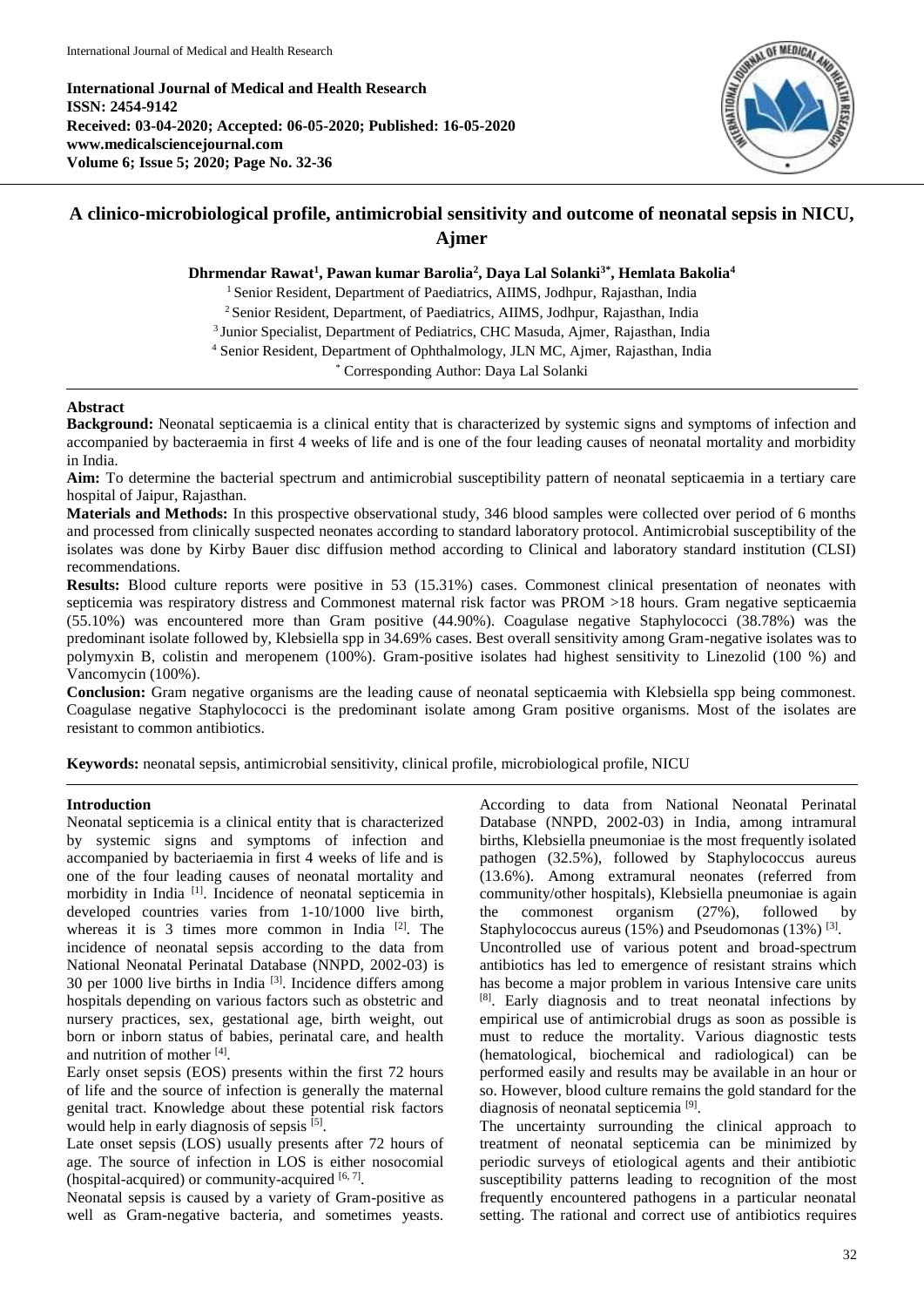understanding of common pathogens and their drug sensitivity pattern in the regions. Due to constantly evolving antimicrobial resistant patterns there is the need for constant antimicrobial sensitivity surveillance. This will help clinicians provide safe and effective empirical therapies, develop rational prescription programs and make policy decisions and finally assess the effectiveness of all  $[10]$ .

Present study is conducted to determine the clinical profile, risk factors and organisms associated with bacteraemia and to find out susceptibility pattern of pathogens causing neonatal sepsis so as to provide antibiogram to NICU of Neoclinic for better patient management.

## **Method and material**

The present prospective observational study was carried out on 346 blood samples from neonates with clinical suspicion of septicaemia, admitted in NICU of JLN Medical College, Ajmer from March 2018 to September 2018.

## **Inclusion Criteria**

All neonates who require admission to neonatal intensive care unit (NICU) for any indication during the study period

## **Exclusion Criteria**

The caretaker unwilling to provide written informed consent.

The neonatal history including sex, gestational age, birth weight, term or preterm were taken. The data regarding maternal risk factor for neonatal sepsis including duration of labour, mode of delivery, maternal fever, chorioamnionitis (foul smelling liquor), maternal urinary tract infection, and duration of rupture of membrane were collected. Data were collected in a structured proforma and were classified, analysed & evaluated by using SPSS version 21 for Windows as per aims & objectives. About 1-2 ml of venous blood was drawn by a percutaneous venous puncture following strict aseptic precautions (3 swab technique) and aseptically inoculated into blood culture bottles containing 5 -10 ml of brain heart infusion broth. Blood culture bottles were incubated at 37°C overnight aerobically. Primary subcultures were done after 24 hours of incubation on to Blood agar & Mac- Conkey agar. If no growth occurred on plates after overnight incubation, bottles were incubated further & followed up by examining the broth daily and doing a final subculture at the end of day 7 or at appearance of signs of growth, whichever was earlier. The positive growth was identified by conventional methods according to the standard laboratory protocol, including colony morphology, Gram"s staining & biochemical reactions. After the identification of bacteria, antimicrobial sensitivity testing was done by Kirby- Bauer disc diffusion method on Muller Hinton agar as per Clinical and Laboratory Standards Institute (CLSI) guidelines  $[11]$ . The antibiotics which were used in our study were based on the standard protocol of the hospital and departmental policies (as per CLSI).

## **The clinical signs suggestive of infection include [5]**

- 1. Refusal to feed, poor cry, lethargy
- 2. Temperature instability [Fever  $(>37.5^{\circ}C)$ , hypothermia  $(< 36.5 °C)$ ]
- 3. Off color appearance, dusky peripheries
- 4. Prolonged CFT (>3sec)
- 5. Apnea, worsening respiratory distress
- 6. Feed intolerance, abdominal distension
- 7. Blood in stool and other bleeding manifestation

# **The perinatal risk factors include [5]**

- Low birth weight  $\leq 2500$  grams) or prematurity<br>Febrile illness in mother with evidence of 1
- Febrile illness in mother with evidence of bacterial infection within in 2 weeks prior of delivery
- Rupture of membrane  $>18$  hours<br>Prolonged labor (sum of 1<sup>st</sup> and
- Prolonged labor (sum of 1<sup>st</sup> and 2<sup>nd</sup> stage of labor  $\geq$ 24 hours)
- Single unclean or  $>3$  sterile vaginal examinations during labor
- Foul smelling liquor
- Perinatal asphyxia (Apgar score <4 at 1 min)

Presence of foul-smelling liquor or three of the abovementioned risk factors warrant initiation of antibiotic treatment. Infants with two risk factors were investigated and then treated accordingly.

# **Various predisposing factors to increase risk of nosocomial sepsis include**

- **Low birth weight**
- **Prematurity**
- Admission in intensive care unit
- $\blacksquare$  Mechanical ventilation
- Invasive procedures
- Administration of Parenteral fluids, and<br>• Use of stock solutions
- Use of stock solutions

## **Results**

During the study period, a total of 346 neonates with clinical sepsis were studied. Blood culture positivity was found in 53 cases (15.32%) while 293 (84.68%) were blood culture negative. Bacterial species were found in 49 (92.45%) and Candida species in 4 (7.55%) cases.

Incidence of septicaemia was higher in preterm neonates 26 (53.0%) as compared to term 23 (46.9%).

Of the various maternal risk factors affecting neonatal septicaemia, rupture of membranes for more than 18 hours was the commonest factor with 63.64% cases followed by foul smelling liquor in 27.27%, febrile illness in mother 18.18% and maternal urinary tract infection (UTI) in 9.09%. According to clinical presentation, respiratory distress (65.30%) was commonest presentation among culture positive cases followed by encephalopathy (22.44%) and seizures (14.28%).

Etiology of the 49 bacterial culture positive isolates included Gram-negative bacilli (27/49, 55.10%) and Grampositive cocci (22/49, 44.90%). Coagulase Negative Staphylococci (38.78%) was the commonest bacterial isolate followed by Klebsiella spp (34.69%), Acinetobacter (14.29%), Enterobacter (4.08%), Enterococcus spp (4.08%), Coagulase positive Staphylococci (2.04%) and Escherichia coli (2.04%).

Gram positive organisms showed highest sensitivity to Linezolid (100 %) and Vancomycin (100 %), followed by Doxycycline (86.36%), Meropenam (86.36 %) and Gentamycin (81.82 %) and least sensitivity to Cefuroxime  $(4.54\%).$ 

Gram negative organisms showed good sensitivity to polymyxin B, colistin and meropenem i.e 100%, 96.27% and 88.88% respectively. Ceftazidime showed poor sensitivity amongst Gram negative organisms.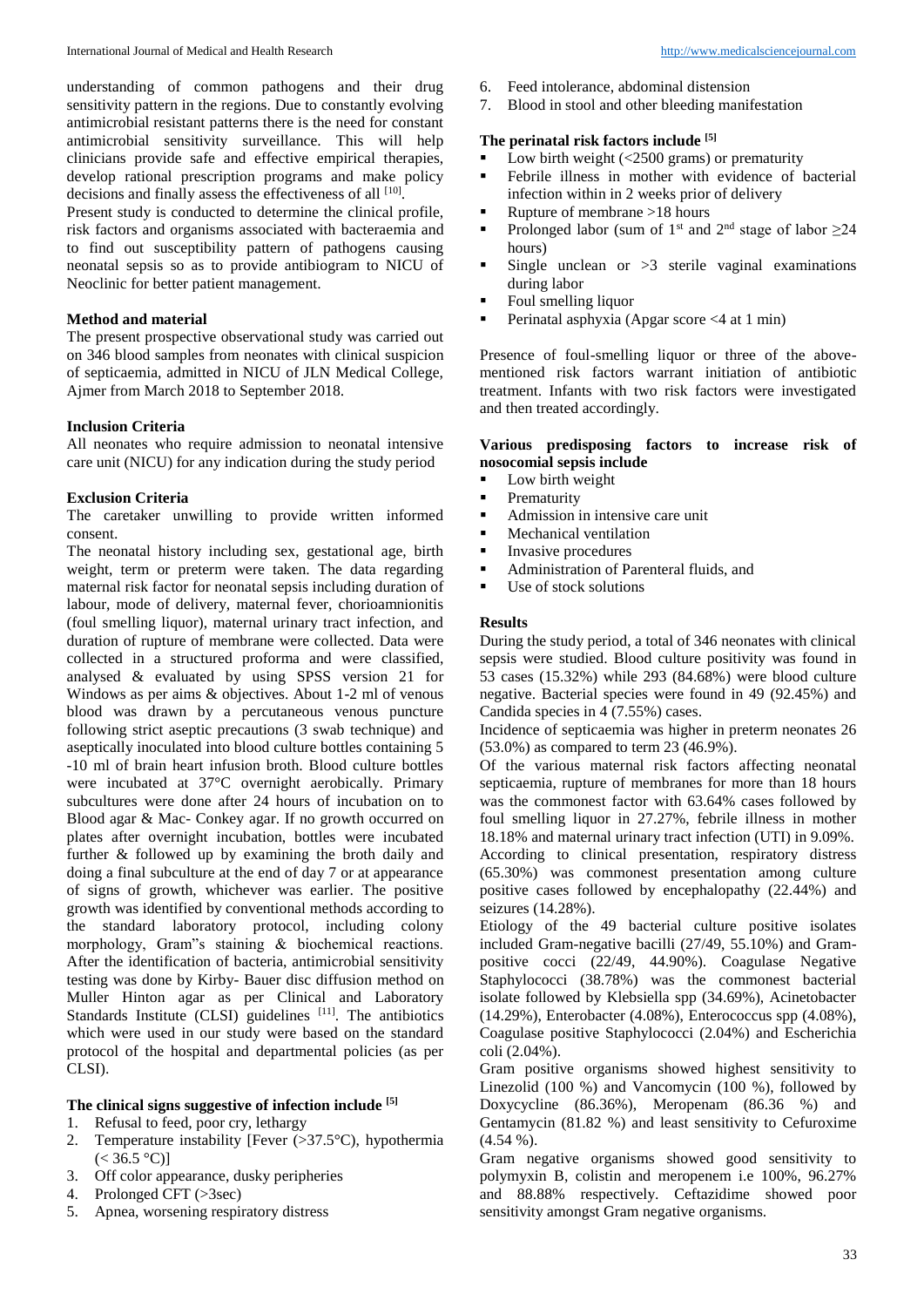Out of 49 cases, 83.67 % baby survived and discharged while 10.20% expired and 6.13% baby was LAMA.

**Table 1:** Incidence of Neonatal septicemia

| <b>Cases</b>          | <b>Number</b><br><b>Of Cases</b><br>$(n=346)$ | Percentage $(\% )$ |
|-----------------------|-----------------------------------------------|--------------------|
| No Sepsis             | 180                                           | 52.02 %            |
| Suspected Sepsis      | 113                                           | 32.66%             |
| Culture proven sepsis |                                               | 15.32%             |

**Table 2:** Distribution of incidence of gestational age in bacterial culture positive cases

| <b>Gestational age</b>  | Number of culture<br>positive cases $(n=49)$ | Percentage (%) |
|-------------------------|----------------------------------------------|----------------|
| Full term (>37 weeks)   |                                              | 46.93%         |
| Pre term $(<$ 37 weeks) | 26                                           | 53.06%         |

**Table 3:** Distribution of maternal risk factors (Early Onset Sepsis n=11) in bacterial culture positive cases

| <b>Maternal Parameters</b>                         | $(n=11)$ | <b>Cases</b> Percentage<br>$\binom{0}{0}$ |
|----------------------------------------------------|----------|-------------------------------------------|
| Prolonged rupture of membrane (PROM) > 18 Hrs      |          | 63.64 %                                   |
| Maternal Urinary tract infection                   |          | 9.09 %                                    |
| Febrile illness in mother                          |          | 18.18%                                    |
| Foul Smelling Liquor/ features of chorioamnionitis |          | 27.27%                                    |

**Table 4:** Spectrum of bacterial isolates

| <b>Isolates</b> | <b>Number of Cases</b><br>$(n=49)$ | Percentage $(\% )$ |
|-----------------|------------------------------------|--------------------|
| <b>CONS</b>     | 19                                 | 38.78%             |
| Klebsiella      | 17                                 | 34.69%             |
| Acinetobacter   |                                    | 14.29%             |
| Enterobacter    |                                    | 4.08%              |
| Enterococcus    |                                    | 4.08%              |
| <b>COPS</b>     |                                    | 2.04%              |
| E coli          |                                    | 2.04%              |

**Table 5:** Antibiotic sensitivity pattern of Gram-positive bacteria  $(n=22)$ 

| <b>Antibiotic</b>            | Number of cases Percentage (%) |        |
|------------------------------|--------------------------------|--------|
| Amikacin                     | 15                             | 68.18% |
| Amoxycillin/ Clavulanic acid | 2                              | 9.09%  |
| Ampicillin                   | 2                              | 9.09%  |
| Ampicillin / Sulbactum       | 4                              | 18.18% |
| Cefoxitin                    | 12                             | 54.54% |
| Gentamycin                   | 18                             | 81.82% |
| Levofloxacin                 | 7                              | 31.82% |
| Linezolid                    | 22                             | 100%   |
| Meropenam                    | 19                             | 86.36% |
| Teicoplanin                  | 17                             | 77.27% |
| Vancomycin                   | 22                             | 100%   |

Table 6: Antibiotic sensitivity pattern of Gram-negative bacteria (N=27)

| <b>Antibiotic</b>             | Number of<br>cases(n) | Percentage (n?<br>$N\%$ |
|-------------------------------|-----------------------|-------------------------|
| Amikacin                      | 14                    | 51.85%                  |
| Colistin                      | 26                    | 96.27%                  |
| Ceftazidime + clavulamic acid | 2                     | 7.41%                   |
| Ceftriaxone                   | 5                     | 18.52%                  |
| Imipenam                      | 22                    | 81.48%                  |
| Meropenam                     | 24                    | 88.88%                  |
| Ciprofloxacin                 | 13                    | 48.15%                  |
| Polymyxin B                   | 27                    | 100%                    |
| Gentamycin                    |                       | 25.92%                  |
| Levofloxacin                  | 14                    | 51.85%                  |
| Piperacillin / Tazobactum     |                       | 40.74%                  |

#### **Discussion**

The present study was carried out in the NICU, Ajmer. Total 346 babies admitted during study period were enrolled and out of which 180 (52.02%) cases had no sepsis, 113 (32.65%) had suspected sepsis, 22 (6.35 %) had Gram positive sepsis, 27 (7.80%) had gram negative sepsis and 4 (1.11 %) cases had fungal sepsis. Out of 346 neonates, 53 were found to be blood culture positive, giving a culture positivity rate of 15.31%.

#### **Culture positivity**

According to previous studies blood culture positivity in neonatal septicaemia varies from 18.8% [48] to 64.87% [13]. Our results are comparable with studies conducted by P.Jyothi *et al*<sup>[14]</sup>, Sanjay Rathod *et al*. <sup>[15]</sup>, and Ramesh bhat et al. <sup>[16]</sup>. Low positivity might be due to administration of antibiotic before blood collection, possibility of infection with anaerobes or presence of fastidious organisms and quality controlled care in our NICU.

However, positivity rate in our study is low as compared to the results reported by Roy *et al.* [17], Hirah shah *et al.* [18] and Bheemasamudra et al. [19], which, might be attributed to the better infection control practices in our Neonatal ICUs.

## **Preterm Vs Term**

Prematurity is an important neonatal factor predisposing to infection. Preterm neonates are more prone to septicaemia because of the immaturity of immune system as comparedto full term babies. In our study, blood culture positivity was found more in preterm neonates (53.0%) than full term (46.9%). Our results are similar to other studies like Bheema Samudra *et al.* <sup>[19]</sup> and Arpita Jigar Shah *et al.* <sup>[22]</sup>. However, surprisingly in a study by Dechen C Tsering et positivity was higher in full term as compared to preterm.

#### **Clinical Presentation**

Of the various clinical presentations of neonates with septicaemia, our study revealed that respiratory distress was the commonest presentation followed by dullness. Study by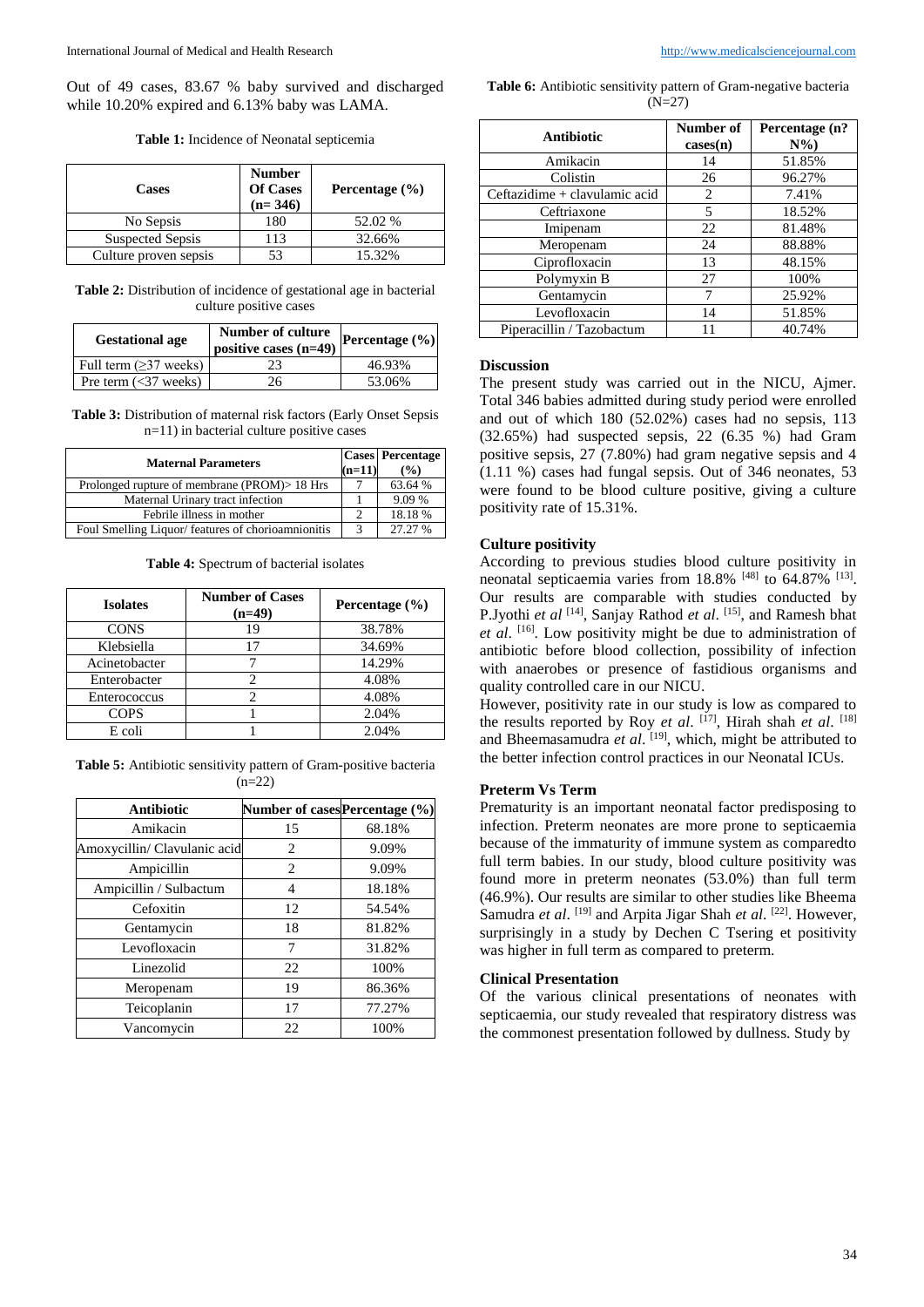Kavita nimboor <sup>[4]</sup> and Deepandra garg *et al*. <sup>[21]</sup> showed refusal to feed being the commonest symptom followed by respiratory distress. Mamta jagoo *et al*. [31] reported refusal to feed as leading symptom followed by respiratory distress. Khatua et al.<sup>[24]</sup> reported refusal to feed, hypothermia and respiratory distress as common clinical presentation.

## **Spectrum of organisms**

Gram-negative organisms are more common pathogens and are mainly represented by Klebsiella, Escherichia coli, Pseudomonas, Enterobacter spp and Acinetobacter spp. Among the Gram-positive organisms, Staphylococcus aureus, CoNS, Streptococcus pneumoniae, and Streptococcus pyogenes are common isolates [14].

Gram negative septicaemia (55.10 %) was encountered more than Gram positive (44.90 %) in the present study which is comparable to studies conducted by Tsering DC *et*  al. <sup>[23]</sup>, Arpita Jigar *et al.* <sup>[22]</sup> and P. Jyothi *et al.* <sup>[14]</sup>. The increased susceptibility of neonates to the Gram negative bacteria may be explained by the fact that the antibodies against these organisms are primarily IgM type, which do not transfer passively through placenta and are at very low level in blood (about 5% of adult value) at birth, and reaches the adult level by 2 years of age. This is in contrast with IgG type, which are passively transferred to placenta and are almost at adult level at birth and falls gradually reaching lowest level around 3 to 4 months of age after which they start to rise again gradually. Adequate IgG (except IgG 2 subtype) levels at term, afford protection against several Gram-positive bacteria<sup>[32]</sup>.

In the present study Coagulase negative Staphylococci (38.78%) was the predominant isolate followed by Klebsiella spp in 34.69 % cases. CoNS is normally considered as a skin contaminant when isolated from blood. The presence of this bacteria in blood in critically ill babies should be considered as significant and should be treated. In our study, we considered CoNS as a true pathogen because the antibiotic sensitivity pattern of our CoPS and CoNS isolates was almost similar and they correlated clinically. Moreover, the samples were collected with proper sterile precautions, so the chances of contamination with skin flora were minimal.

Among Gram negative bacteria, we found Klebsiella spp (62.96%) as commonest followed by Acinetobacter (25.93%), similar to study by K. Chug *et al*. [33] , Anuradha de *et al*<sup>12</sup>, and Anitha sharma *et al*<sup>20</sup>. This was in concordance with National Neonatal Perinatal Database (NNPD-  $2003$ )<sup>3</sup> with Klebsiella spp as a predominant Gramnegative isolate associated with neonatal sepsis. However, in some studies by S.G Joshi *et al.* <sup>[34]</sup>, Tsering DC *et al.* <sup>[23]</sup>, and Ramesh bhat *et al*. [16] , Pseudomonas spp was the commonest isolate among Gram negative bacteria.

In our study Coagulase negative Staphylococci was the commonest (86.36%) isolate among Gram positive cocci followed by Enterococcus spp (9.09%) and Coagulase positive Staphylococci (4.55%). This is in accordance to study by Edwin dias et al. <sup>[35]</sup>, Daynia E et al. <sup>[36]</sup>, G.P Mondal *et al.* [37] and Isaacs D *et al.* [38].

#### **Antimicrobial susceptibility**

The antimicrobial susceptibility (AST) pattern differs in different studies as well as at different times in the same hospital in Indian and overseas studies because of the different hospital based antibiotic policies.

In our study AST revealed that majority of Gram-negative bacteria were sensitive to polymycin B (100%), colistin (96.27%), meropenem (88.88%) and imipenam (81.48%). P Jyothi *et al.* <sup>[14]</sup> also found best overall sensitivity among Gram negative isolates to imipenem (93%). Among aminoglycosides maximum sensitivity was seen to amikacin  $(57.78%)$  which is in line with Madavi *et al.* <sup>[39]</sup>, who reported 60.60% sensitivity to amikacin. Least sensitivity was seen to extended spectrum cephalosporins in our study. Among Gram negative bacteria, the predominant Klebsiella spp showed good sensitivity to polymyxin B (100%), colistin (100%), meropenem (94.12%) and imipenam (88.23%), which is similar to results reported by Kaushal seth *et al.* <sup>[29]</sup> and Maimoona mustafa *et al.* <sup>[40]</sup> with 100% sensitivity to imipenem. Sensitivity to amikacin (52.94%) was better than gentamycin (35.29%) among aminoglycosides in our study which was comparable to results of studies by Bheemasamudra *et al.* [19], Ramesh bhat *et al.* [41] and Maimoonamustafa et al. <sup>[40]</sup>. In our study Gram positive bacteria showed good sensitivity to Linezolid (100%), vancomycin (100%), meropenem (86.36%), doxycycline (86.36%) and Gentamycin (81.82%) which is comparable to study by Mamtajagoo *et al.* <sup>[31]</sup>, Arpita shah *et al.* <sup>[22]</sup>, and Kaushal v *et al.* <sup>[29]</sup>. Sensitivity to ampicillin (9.09%), amoxicillin and clavulanic acid (9.09%) and cefuroxime (4.54%) was lowest among Gram positive bacteria in our study.

Carbapenems (imipenem and meropenem), colistin and polymyxin B were found to be the most potent antimicrobial agents against Gram negative organisms. Majority of Grampositive isolates were sensitive to linezolid and vancomycin.

# **Outcome of neonatal septicemia**

Out of 49 babies, 23 (46.94%) babies discharged, 18 (36.73%) went Discharge on request, 3 (6.13%) left against medical advice and 5 (10.20%) babies expired as a consequence of the underlying disease. Iyer*et al*. [42] also showed similar outcome in his study.

#### **Conclusion**

Gram negative organisms are the leading cause of neonatal septicaemia with Klebsiella spp being commonest. Coagulase negative Staphylococci is the predominant isolate among Gram positive organisms. Most of the isolates are resistant to common antibiotics.

#### **References**

- 1. Shankar MJ, Aggarwal R, Deorari AK, Paul VK. Symposium on AIIMS protocol in Neonatology III. Indian J Paediatr. 2008; 75:261-6.
- 2. Singh M. Care of the newborn; 6th edition; Meharban Singh, Sagar Publications; page 212 220.)
- 3. Report of the National Neonatal Perinatal Database (National Neonatology Forum), 2002-03.
- 4. Kavita nimboor. Bacteriological (aerobic) study of neonatal septicemia in NICU."
- 5. Takkar HVP, Bhakoo ON, Narang A. Scoring system for the prediction of early neonatal infections. Indian Pediatr. 1974; 11:597-600.
- 6. Baltimore RS. Neonatal nosocomial infections. Semin Perinatol. 1998; 22:25-32.
- 7. Wolach JB. Neonatal sepsis: pathogenesis and supportive therapy. Semin Perinatol. 1997; 21:28-3
- 8. Sanjay D Rathod, Palak V Bhatia, Parimal H Patel,